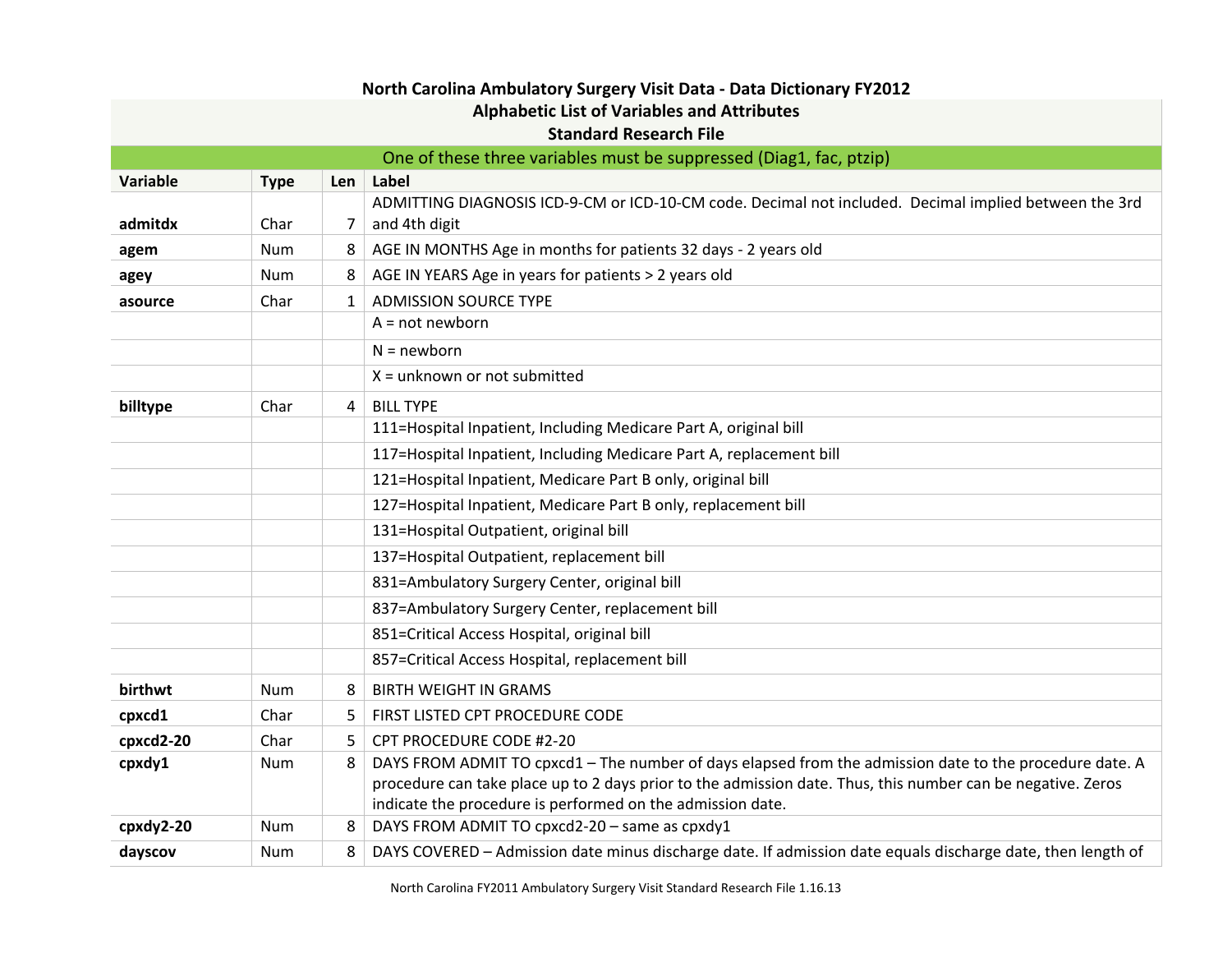|              |            |                | stay = $1$                                                                                                |
|--------------|------------|----------------|-----------------------------------------------------------------------------------------------------------|
|              |            |                | FIRST LISTED DIAGNOSIS CODE #1 - ICD-9-CM code or ICD-10-CM. Decimal not included. Decimal implied        |
| diag1        | Char       | 7              | between the 3rd and 4th digit.                                                                            |
| diag2-diag25 | Char       | 7              | DIAGNOSIS CODE #2-25 (same as Diag1)                                                                      |
| erflag       | <b>Num</b> | 8              | PRESENCE OF ER REV CODE (045x)= 1 - Patient admitted from ED to inpatient, Truven Derived Variable        |
| ethnicity    | Char       | $\mathbf{2}$   | ETHNICITY - 1=Non-Hispanic, 2=Hispanic                                                                    |
| fac          | Char       | 11             | FACILITY ID Hospital identification number                                                                |
| fyear        | Char       | 6              | FISCAL YEAR Four digit fiscal year                                                                        |
| orflag       | Num        | 8              | PRESENCE OF OR REV CODE (036x)= 1 - Indication of operating room use during stay, Truven Derived Variable |
| patst        | Char       | $\overline{2}$ | <b>PATIENT STATE - State Abbreviation</b>                                                                 |
| payer1       | Char       | $\mathbf{2}$   | PRIMARY PAYER CODE -State-specific payer code                                                             |
|              |            |                | 09=Self Pay (historical P)                                                                                |
|              |            |                | 10=Central Certification (historical F)                                                                   |
|              |            |                | 11=Other Non-Federal Program (historical X)                                                               |
|              |            |                | 12=Preferred Provider Organization (PPO) (historical Z)                                                   |
|              |            |                | 13=Point of Service (POS) (historical Y)                                                                  |
|              |            |                | 14=Exclusive Provider Organization (EPO) (historical J)                                                   |
|              |            |                | 15=Indemnity Insurance (Historical L)                                                                     |
|              |            |                | 16=Health Maintenance Organization (HMO) Medicare Risk (Historical K)                                     |
|              |            |                | (A/AM=historical automobile medical)                                                                      |
|              |            |                | BL=Blue Cross & Blue Shield (historical B)                                                                |
|              |            |                | CH=Champus (historical C)                                                                                 |
|              |            |                | CI=Commercial Insurance (historical I)                                                                    |
|              |            |                | DS=Disability (historical G)                                                                              |
|              |            |                | HM=Health Maintenance Organization (HMO) (historical H)                                                   |
|              |            |                | LI=Liability (historical Q)                                                                               |
|              |            |                | LM=Liability Medical (historical R)                                                                       |
|              |            |                | MA=Medicare Part A (historical M)                                                                         |
|              |            |                | MB=Medicare Part B (historical T)                                                                         |
|              |            |                | MC=Medicaid (historical D)                                                                                |
|              |            |                | (N=historical other government)                                                                           |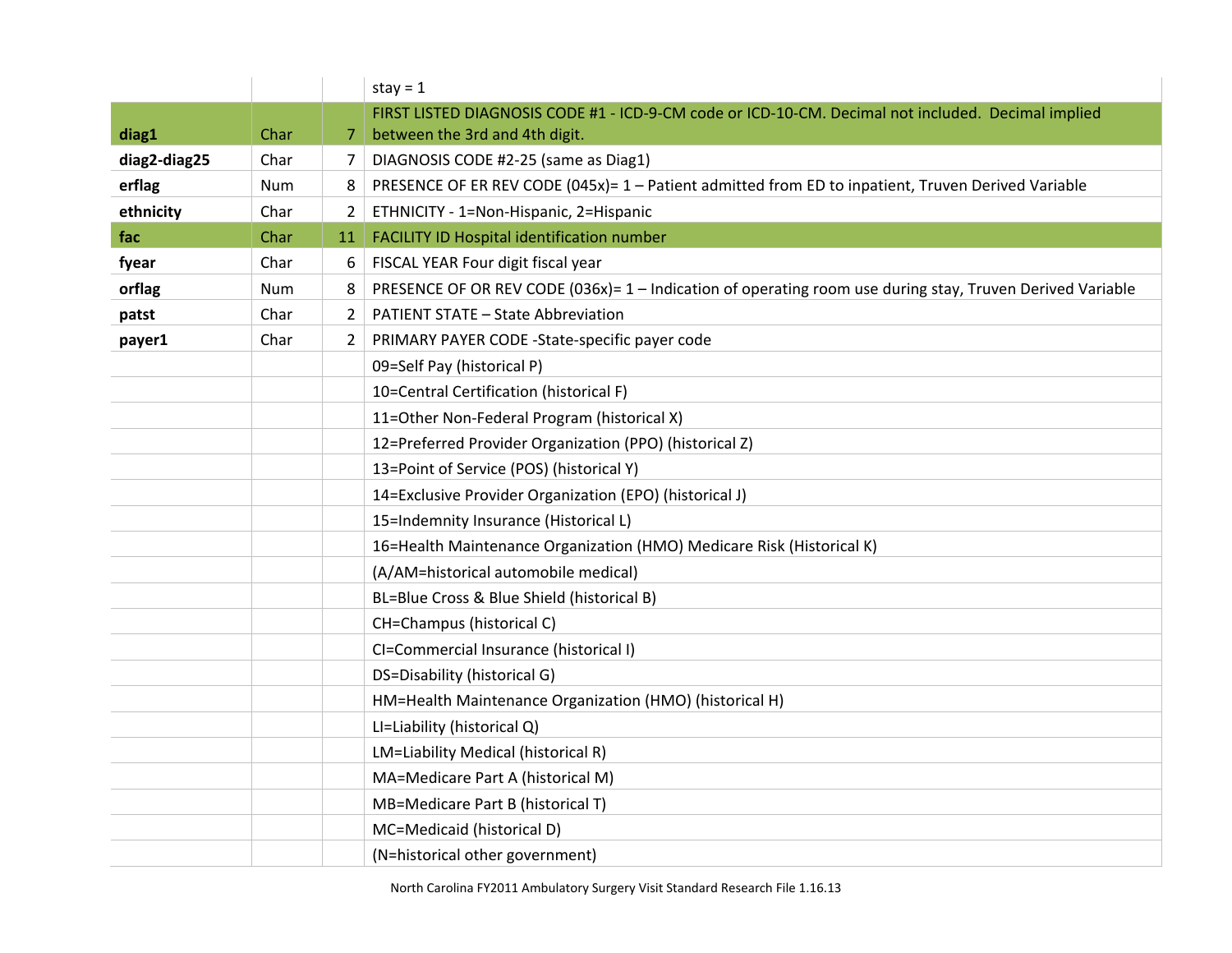|           |            |                | OF=Other federal program (historical V)                                                                 |
|-----------|------------|----------------|---------------------------------------------------------------------------------------------------------|
|           |            |                | (S=historical self insured)                                                                             |
|           |            |                | TV=Title V (historical 1)                                                                               |
|           |            |                | VA=Veteran Administration Plan (historical 2)                                                           |
|           |            |                | WC=Workers Compensation Health Claim (historical W)                                                     |
|           |            |                | ZZ=Mutually defined unknown (historical U)                                                              |
| payer2-3  | Char       | $\overline{2}$ | PAYER CODE 2-3 - secondary payer sources, same as payer1                                                |
| paysub1-3 | Char       | 4              | PAYER SUBCLASS 1-3 Payer sub-classification code                                                        |
| ptcnty    | Char       | 3              | PATIENT COUNTY - 3 digit FIPS COUNTY CODE                                                               |
| ptzip     | Char       | 5.             | 5 DIGIT PATIENT ZIP CODE                                                                                |
| race      | Char       | $\mathbf{1}$   | <b>RACE</b>                                                                                             |
|           |            |                | 1=American Indian (historical 1)                                                                        |
|           |            |                | 2=Asian (historical 2)                                                                                  |
|           |            |                | 3=Black or African-American (historical 3)                                                              |
|           |            |                | 4=Native Hawaiian or Pacific Islander (historical 2)                                                    |
|           |            |                | 5=Caucasian (historical 4)                                                                              |
|           |            |                | 6=Other race                                                                                            |
|           |            |                | 9=Patient declined or unavailable                                                                       |
| revchg1   | <b>Num</b> | 8              | ROUTINE CHARGES - Routine charges, sum of revenue codes 101,110 - 179                                   |
| revchg2   | Num        | 8              | ICU/CCU CHARGES - ICU / CCU charges, sum of revenue codes 200-219                                       |
| revchg3   | <b>Num</b> | 8              | SURGERY CHARGES - Surgical charges, sum of revenue codes 360-379,710 - 729                              |
| revchg4   | Num        | 8              | LAB CHARGES - Lab and blood charges, sum of revenue codes 300 -319, 390 - 399, 740 - 759                |
| revchg5   | Num        | 8              | PHARMACY CHARGES - Pharmacy charge, sum of revenue codes 250 - 269,630 - 639.                           |
| revchg6   | <b>Num</b> | 8              | RADIOLOGY CHARGES - Radiology charge, sum of revenue codes 280 - 289,320 - 359, 400 - 409               |
| revchg7   | <b>Num</b> | 8              | RESPIRATORY CHARGES - Respiratory charge, sum of revenue codes 410 - 419,460 - 469                      |
| revchg8   | Num        | 8              | THERAPY CHARGES - Therapy charge, sum of revenue codes 420 - 449,470 - 479                              |
| revchg9   | Num        | 8              | SUPPLIES CHARGES - Supplies charge, sum of revenue codes 270 - 279, 620 - 629                           |
|           |            |                | OTHER CHARGES - Other charges, sum of revenue codes 70-77; 100;180-189; 220-249; 290-299; 380-389; 450- |
| revchg10  | Num        | 8              | 459; 480-619; 640-669; 700-709; 730-739; 760-769; 790-859; 880-929; 940-949; 960-999                    |
| sex       | Char       | $\mathbf{1}$   | SEX F = FEMALE, M= MALE U=UNKNOWN                                                                       |
| source    | Char       | $\mathbf{1}$   | POINT OF ORIGIN (Related to Admission Source Type - asource - A= not newborn, N=newborn)                |

North Carolina FY2011 Ambulatory Surgery Visit Standard Research File 1.16.13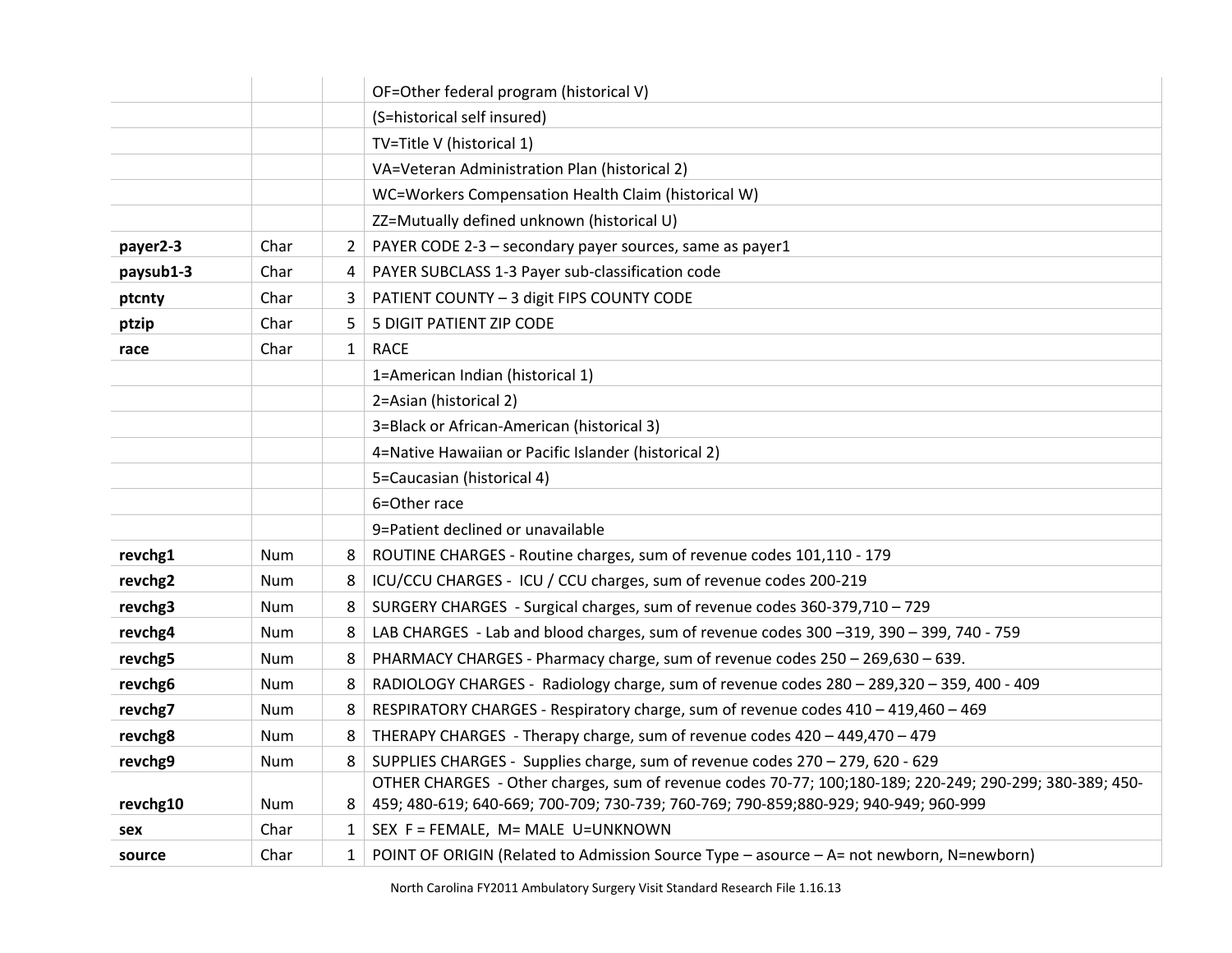|        |      |   | 1=Non-health care facility point of origin (asource A only)                                                                                                    |
|--------|------|---|----------------------------------------------------------------------------------------------------------------------------------------------------------------|
|        |      |   | 2=Clinic or physician's office (asource A only)                                                                                                                |
|        |      |   | 4=Transfer from a hospital (different facility) (asource A only)                                                                                               |
|        |      |   | 5=Transfer from a skilled nursing facility (SNF), intermediate care facility (ICF), or assisted living facility (ALF)<br>(asource A only)                      |
|        |      |   | 5=Born inside this hospital (asource N only)                                                                                                                   |
|        |      |   | 6=Transfer from another health care facility (asource A only)                                                                                                  |
|        |      |   | 6=Born outside this hospital (asource N only)                                                                                                                  |
|        |      |   | 8=Court/law enforcement (asource A only)                                                                                                                       |
|        |      |   | 9=Information not available (asource A only)                                                                                                                   |
|        |      |   | D=Transfer from one distinct unit of the hospital to another distinct unit of the same hospital resulting in a<br>separate claim to the payer (asource A only) |
|        |      |   | E=Transfer from ambulatory surgery center (asource A only)                                                                                                     |
|        |      |   | F=Transfer from a hospice facility (asource A only)                                                                                                            |
| status | Char | 6 | PATIENT DISPOSITION                                                                                                                                            |
|        |      |   | 1=Discharged to home or self-care (routine discharge)                                                                                                          |
|        |      |   | 2=Discharged/transferred to a short term general hospital for inpatient care                                                                                   |
|        |      |   | 3=Discharged/Transferred to skilled nursing facility (SNF) with Medicare certification                                                                         |
|        |      |   | 4=Discharged/transferred to a facility that provides custodial or supportive care                                                                              |
|        |      |   | 5=Discharged/transferred to a designated cancer center or children's hospital                                                                                  |
|        |      |   | 6=Discharged/Transferred to home under care of organized home health service organization                                                                      |
|        |      |   | 7=Left against medical advice or discontinued treatment                                                                                                        |
|        |      |   | 9=Admitted as an inpatient to this hospital                                                                                                                    |
|        |      |   | 20=Expired                                                                                                                                                     |
|        |      |   | 21=Discharged/Transferred to Court/Law enforcement                                                                                                             |
|        |      |   | 30=Still a patient                                                                                                                                             |
|        |      |   | 40=Expired at home                                                                                                                                             |
|        |      |   | 41=Expired in a medical facility (eg hospital, SNF, ICF or free standing hospice)                                                                              |
|        |      |   | 42=Expired, place unknown                                                                                                                                      |
|        |      |   | 43=Discharged/transferred to a federal health care facility                                                                                                    |
|        |      |   | 50=Hospice - home                                                                                                                                              |
|        |      |   | 51=Hospice- Medical facility (certified) providing hospice level of care                                                                                       |